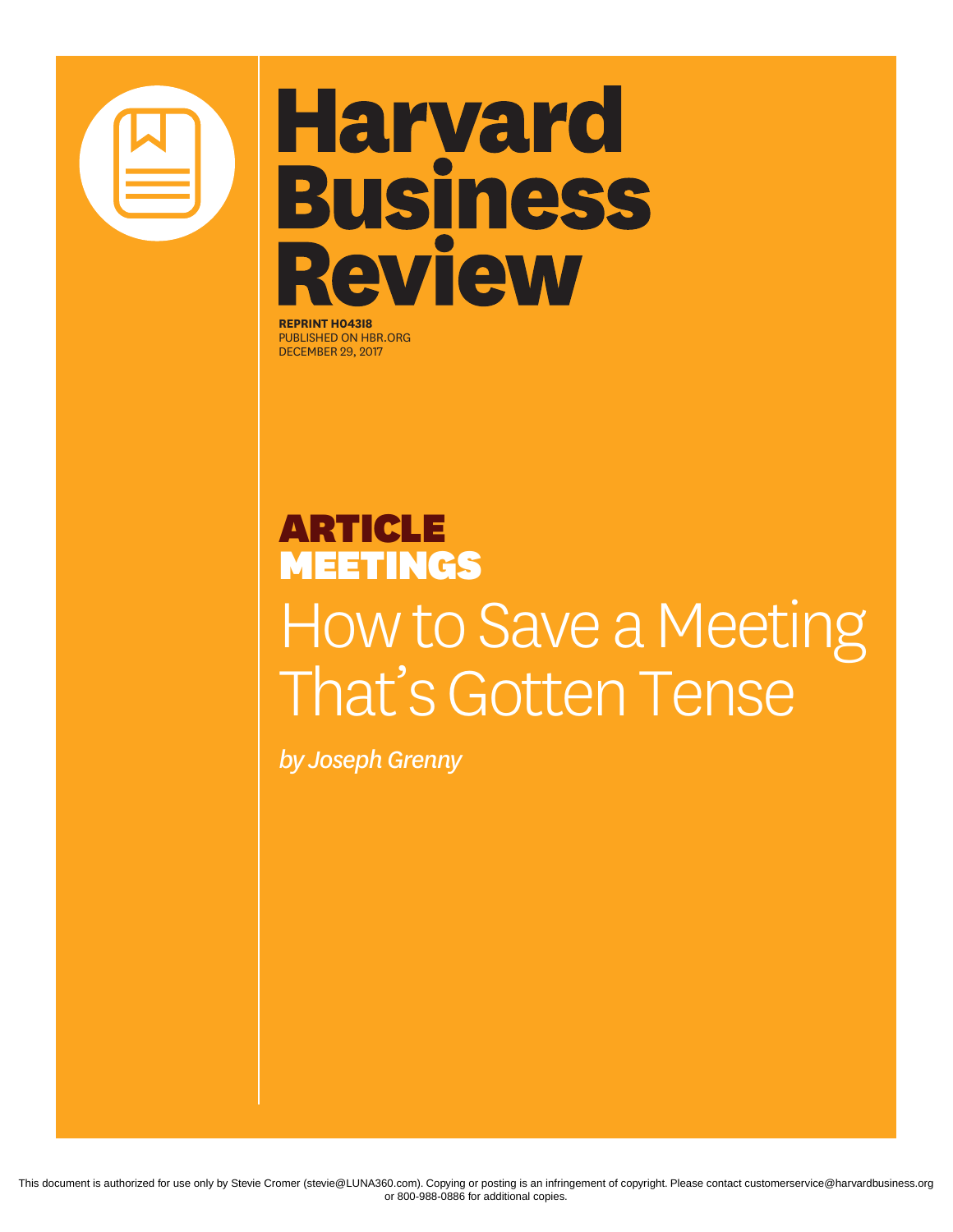

MEETINGS

## **How to Save a Meeting That's Gotten Tense**

by Joseph Grenny **DECEMBER 29, 2017**



*CARSON ARIAS/UNSPLASH*

On March 30, 2017, Salt Lake County Mayor Ben McAdams stood in front of crowd of over 1,000 angry citizens. McAdams had recently floated the idea of situating a new homeless resource center in [Draper](https://www.usnews.com/news/best-states/utah/articles/2017-03-30/despite-local-outrage-draper-could-house-homeless-shelter), a city 20 miles south of Salt Lake City, Utah. What began as an orderly public meeting soon degenerated into chaotic shouts, curses, and political threats as one Draper resident after another told the mayor emphatically that this would not happen in their backyard.

As volume increased and value declined, McAdams stood up. He was greeted by boos, hisses, and invective. Residents competed noisily for his attention in a way that guaranteed no one would be

COPYRIGHT © 2017 HARVARD BUSINESS SCHOOL PUBLISHING CORPORATION. ALL RIGHTS RESERVED. 2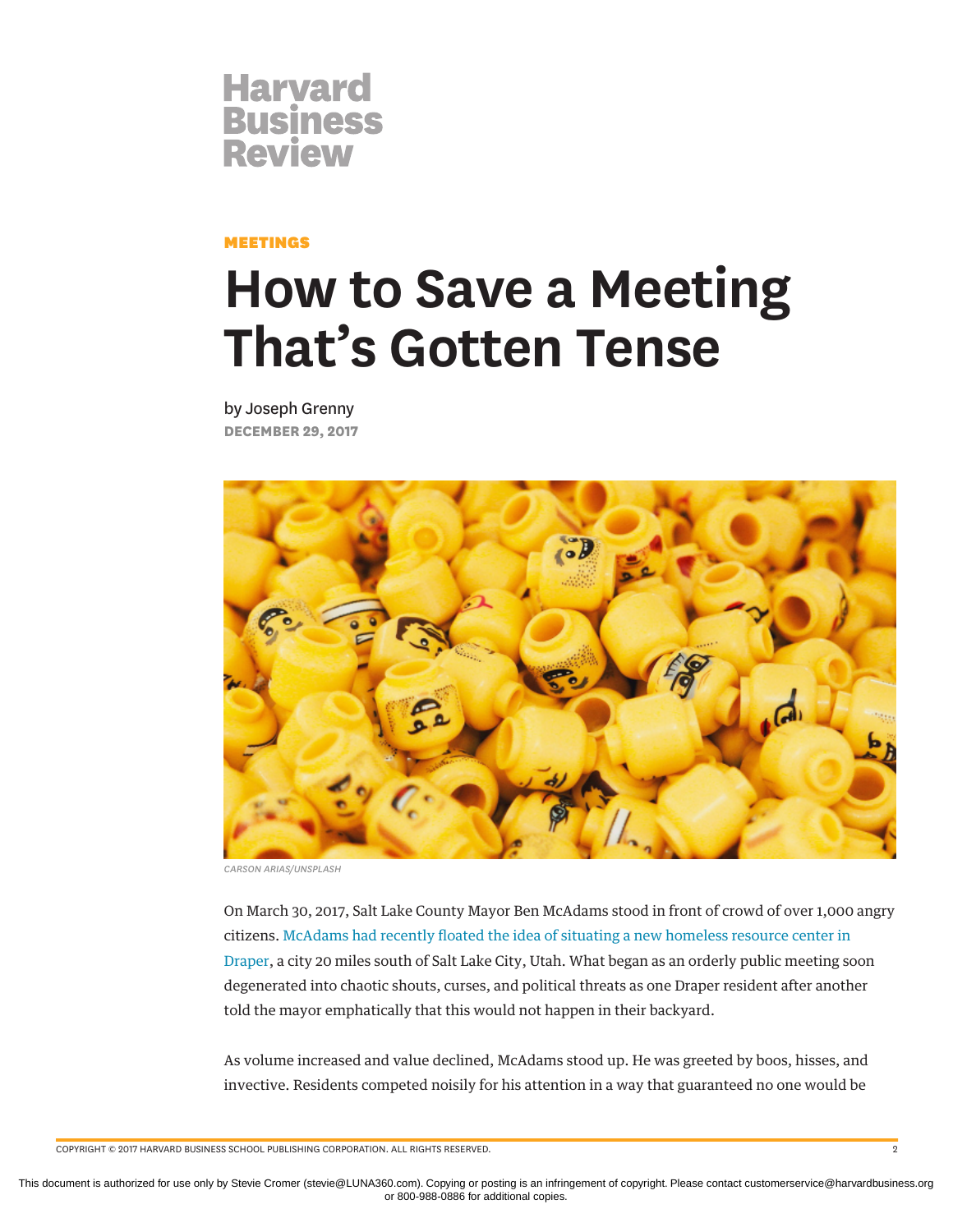heard. In one remarkable moment, McAdams drew close enough to a microphone that his voice penetrated the din. Wearing a kindly and serene expression, he uttered a simple, sincere statement that brought remarkable and immediate quiet: "This is your meeting. If you want to yell and shout, you are welcome to do that all night long. I will listen as long as you want."

I've spent thirty years watching this happen  $-$  but have rarely seen the effect with such immediacy as happened that night in Draper.

It can be surprisingly easy to bring order to a chaotic meeting  $-$  and to turn conflict back into conversation — if you know how. Perhaps you don't have an angry mob yelling at your meeting but there are lots of crises that managers face when a meeting goes off the rails. Here are some examples:

- **Mutual monologue.** The conflict is more apparent than real. People are struggling to be heard, repeating points with increasing intensity. You're scratching your head trying to understand what all the excitement is about.
- **Battle of the silos.** Team members are fighting for resources or authority to advance their parochial interests.
- Hidden agenda. The stated conversation is different from the real conversation. For example, we're discussing the location of an office and it appears personal commute distances are driving the decision.
- **Pandemonium.** The problem isn't so much presence of conflict as lack of order. The discussion shifts from topic to topic with no resolution. The result is lots of heat but very little light. It always falls to the manager to impose order.
- **Wounded warrior.** The discussion has left someone feeling personally hurt. They are now lashing out opportunistically to salve their ego.

These are only a few of a much longer list of group productivity killers. Regardless of what's happening in your specific meeting, *the principal cause of most conflicts is a struggle for validation.* This means that most conflict is not intractable because the root cause is not irreconcilable differences, but a basic unmet need.

Take Chris and Alan, for example. Chris is trying to staff projects. Alan is focused on staff development plans. Alan needs to pull employees off projects to attend trainings. Chris is frustrated because their absence interrupts project work. When overlapping and divergent interests (as exist in every team) are combined with communication that invalidates someone's needs, the result is almost always escalating conflict and personal animus. For example, in a meeting where Alan is trying to get team input and support for an ambitious development effort, Chris takes pot shots at the fuzzy nature of the training objectives.

A naïve observer might conclude that the conflict is about competing goals or personal friction. It isn't. The problem is that an unskilled manager is abetting invalidating communication. The solution is as straightforward as the problem: offer and deliver agitated participants a trustworthy process  $-$ 

COPYRIGHT © 2017 HARVARD BUSINESS SCHOOL PUBLISHING CORPORATION. ALL RIGHTS RESERVED. 3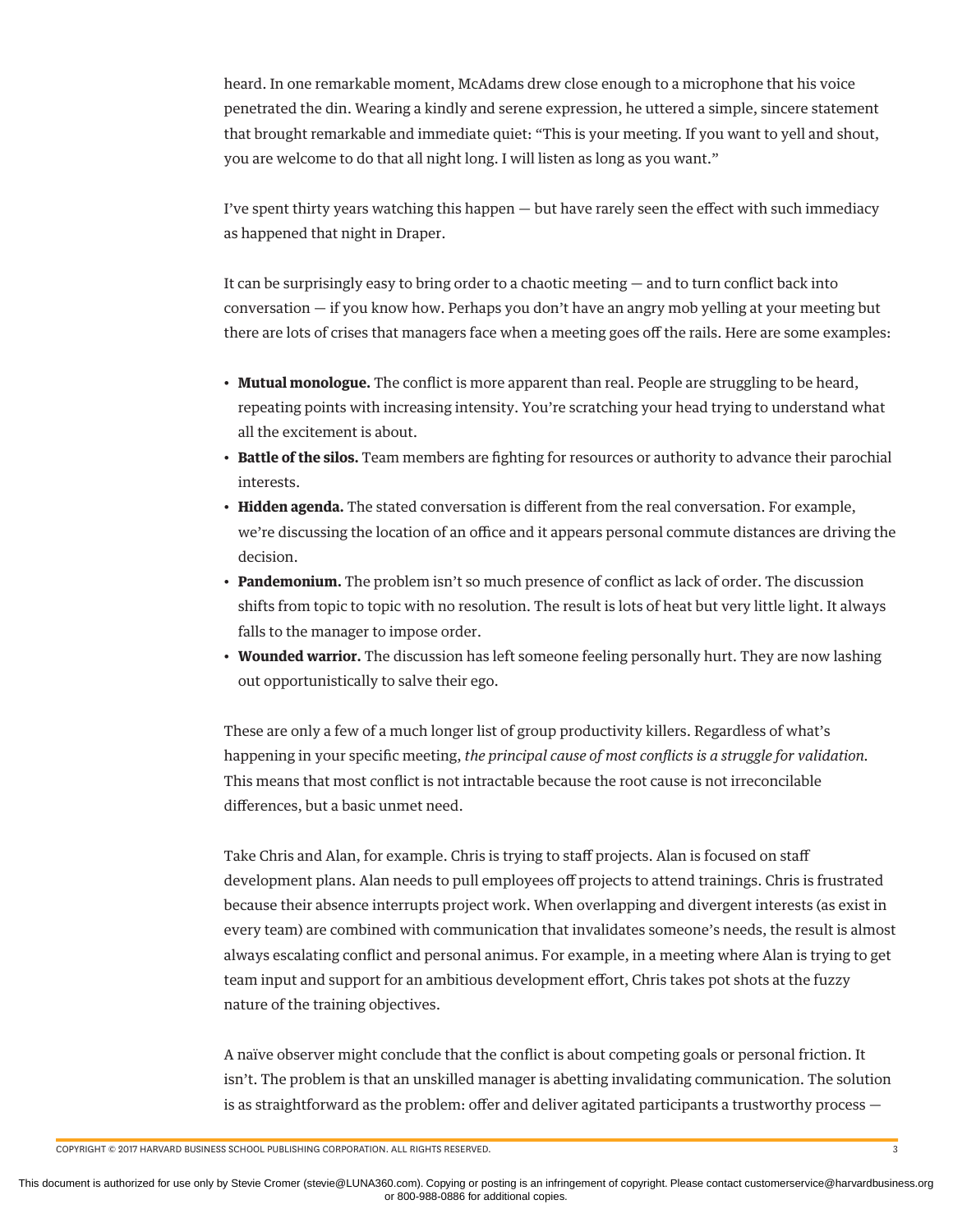one they can trust will allow them to be heard. Here are four steps for turning conflict into conversation:

- 1. **Interrupt the chaos.** All emotions have a tempo. Calm emotions like happiness and connection are slow and deliberate. Emotions of arousal like hostility and defensiveness are fast and confused. Pulse quickens, thoughts race, and words fly. One of the best ways to change the emotion of a group is to change its tempo. As you attempt to intervene, decelerate your pace of speech. You may need to raise your voice a decibel or two to be heard above the rumble. But once you've attracted attention, lower your voice and speed. For example, you might say slowly and calmly, "Hey team, let me take a moment to point out something I'm noticing."
- 2. **Shift to process.** Call attention to what is happening in a matter-of-fact way. This helps in three ways: First, you give egos and tempers a chance to cool by changing the subject of discussion from the immediate *problem* to the problem-solving *process*. Second, you help the group soften their judgements of one another by giving them a unifying common enemy: the ineffective process. And third, you advance team maturity by inviting all to take responsibility for inventing a more effective process. Be careful not to shame anyone for their role in the confusion. Lay out what appears to be happening, without assigning blame, and the consequences of continuation on the current path. Once you've described the obvious, ask the group to confirm your observation. This is a critical psychological step. When they explicitly acknowledge the process problem, they become committed to supporting the solution. For example, you might continue with, "We've been at this conversation for about 25 minutes now. In my view we are repeating a lot of the same arguments, but getting nowhere. I suspect we could go another three hours and be in the same place. Do others see this the same way?"
- 3. **Propose a structure.** Offer a process that ensures all will be heard and slows the pace in order to quell the emotions. Then ask for commitment to it. For example, you might say, "Carmine, I don't think we're giving you a chance to lay out your arguments for the office remodel. How about if we hear you out first. The rest of us will attempt to restate your arguments until you feel we understand them to your satisfaction. Kam, then I suggest we do the same with your view of why we should put it off for three more years. Will that work?"
- 4. **Honor the agreement.** Odds are that even with the new structure, lingering emotions will incite a few attempts to breach the boundaries. When this happens, you need not become punitive. All you have to do is point out the discrepancy, and ask if they want to continue with their commitment. For example, "Kam, you are beginning to explain why remodeling now is a bad idea. I think our agreement was to allow Carmine to continue until she has been well heard. Do you want to continue with that process or propose something different?" Given that the team bought into the structure, Kam is likely to conform to the healthier structure – or the others in the room will encourage him to.

This is exactly what Ben McAdams when he approached the podium during the public meeting about the homeless resource center. He remained calm and patient while the crowd erupted into jeers and shouts. When he sensed a slight lull, he **interrupted** the chaos and **shifted** their attention **to process** with his statement, "This is your meeting. If you want to yell and shout you are welcome to do that

COPYRIGHT © 2017 HARVARD BUSINESS SCHOOL PUBLISHING CORPORATION. ALL RIGHTS RESERVED. 4